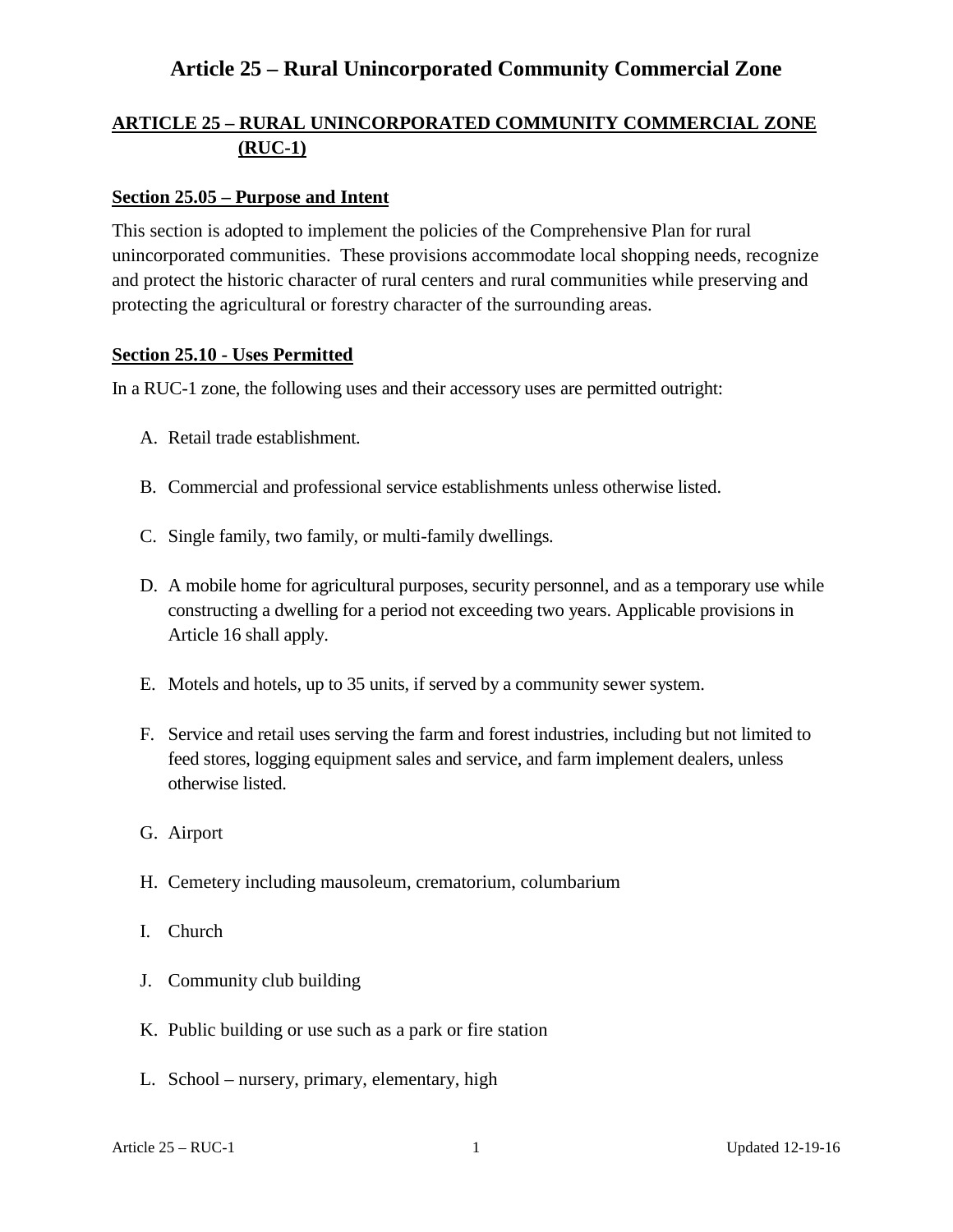- M. Home occupation
- N. Health services
- O. Funeral service and crematories
- P. Eating and drinking places
- Q. General merchandise
- R. Grocery Stores
- S. Automobile repair and services
- T. Second hand stores
- U. Collocation of antennas and wireless telecommunication facilities, subject to Article 74.
- V. Short-term rentals, subject to Article 53.

#### **Section 25.20 - Conditional Uses Permitted**

In the RUC-1 Zone, the following uses and their accessory uses are permitted when authorized in accordance with the requirements of Article 60:

- A. Animal hospital.
- B. Trailer park. Mobile home parks shall comply with applicable provisions in Article 16.
- C. Mobile homes for a dependent relative (temporary use) shall comply with provisions in Article 16, Section 16.25.

#### **Section 25.30 - Limitations on Use**

In a RUC-1 zone, the following conditions shall apply:

A. All business, service, repair, processing, storage, and merchandise display on property abutting or facing a residential or farm zone shall be conducted wholly within an enclosed building unless screened from the residential or farm zone by a site-obscuring fence or planting permanently maintained at least six feet in height or a character in keeping with residential development. Screening shall allow for vision clearance at driveways. Screening shall be located outside of public right-of-way.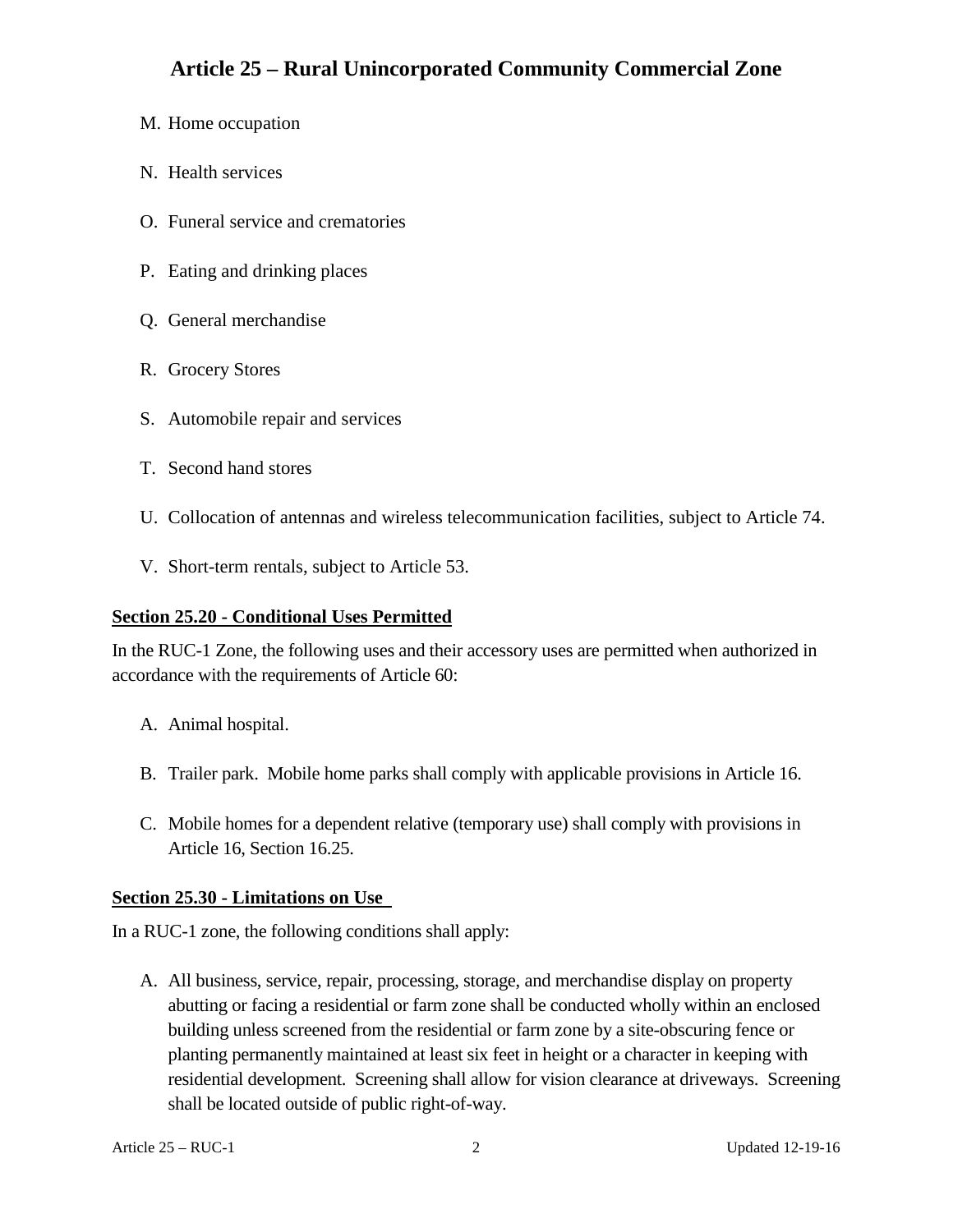- B. Openings to structure on sides adjacent to or across a street from a residential or farm zone shall be prohibited if such access or openings will cause glare, excessive noise or other adverse effects on residential or farm properties.
- C. Light from a sign shall be directed away from a lot in a farm or residential zone.
- D. Dwellings shall comply with the lot size, setbacks, height and lot coverage requirements of an R-2 zone.

#### **Section 25.35 – Building Size**

- A. Existing Buildings. Uses listed in Section 25.10 and 25.20 may be established in buildings of any size that existed on October 28, 1994. Commercial uses that existed on October 28, 1994 shall be deemed to comply with this section (i.e., not nonconforming on the basis of size) regardless of building size.
- B. Expansion of existing buildings. Buildings in the RUC-1 zone that existed on October 28, 1994 may be expanded as follows:
	- 1. For uses listed in Section 25.10, after expansion no use shall occupy a building or buildings exceeding 4,000 square feet of floor space, or up to 20% greater than their original size, whichever is greater, except as identified in lines 2. and 3. below. Only one expansion of an existing use will be allowed if the resulting total area exceeds 4,000 sq. ft of floor space.
	- 2. For uses listed in Sections 25.20 and 25.10 C. through O., no building size limitation applies in the Parkdale and Windmaster Corner Unincorporated Communities.
	- 3. For uses listed in Section 25.10 Q. through T., a maximum size limitation of 8,000 sq. ft. of floor space, or up to 20% greater than their original size, whichever is greater, applies in the Parkdale Unincorporated Community, based on findings in the County Comprehensive Plan that these uses typically serve the community and the surrounding rural area or the travel needs of people passing through the area. If the expansion results in a total building area greater than 8,000 sq. ft. of floor space, no further expansion will be allowed.
	- 4. For uses listed in Section 25.10 R. and S., a maximum size limitation of 8,000 sq. ft. of floor space, or up to 20% greater than their original size, whichever is greater, applies in the Windmaster Corner Unincorporated Community, based on findings in the County Comprehensive Plan that these uses typically serve the community and the surrounding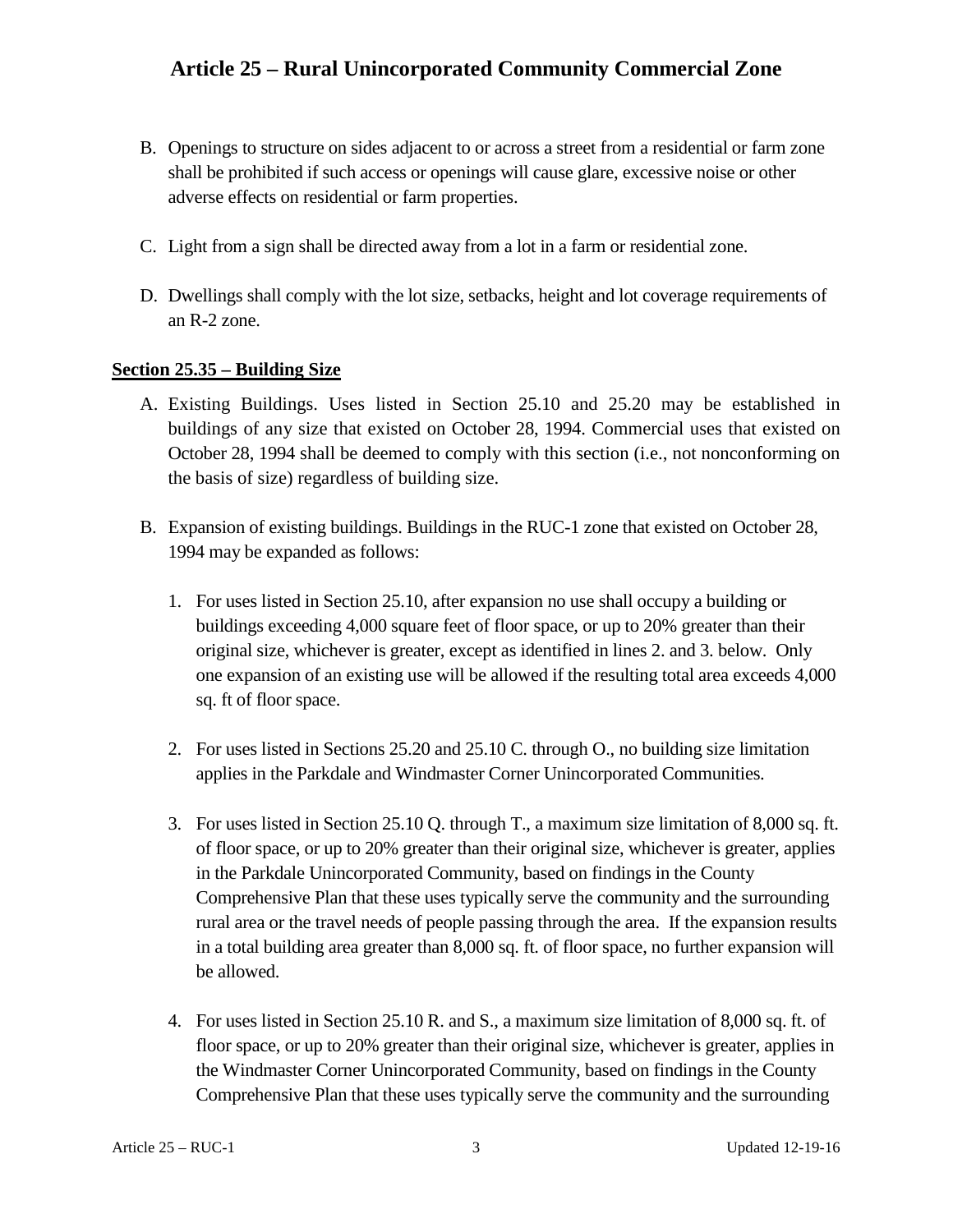rural area or the travel needs of people passing through the area. If the expansion results in a total building area greater than 8,000 sq. ft. of floor space, no further expansion will be allowed.

- C. New Buildings. Any new building constructed in the RUC-1 zone shall comply with the following standards.
	- 1. For uses listed in Section 25.10, no use shall occupy a building or buildings exceeding 4,000 square feet except as identified in lines 2. and 3. below.
	- 2. For uses listed in Sections 25.20 and 25.10 C. through O., no building size limitation applies in the Parkdale and Windmaster Corner Unincorporated Communities.
	- 3. For uses listed in Section 25.10 S. through T., a maximum size limitation of 8,000 sq. ft. of floor space applies in the Parkdale Unincorporated Community based on findings in the County Comprehensive Plan that these uses typically serve the community and the surrounding rural area or the travel needs of people passing through the area.

### **Section 25.40 - Lot Coverage Requirements**

In the RUC-1 zone, buildings, except covered parking and loading areas, shall not cover more than 50 percent of the lot area.

### **Section 25.50 - Setback Requirements**

In the RUC-1 zone, setbacks shall be as follows:

- A. No building shall be closer to a lot in a residential or farm zone than a distance equal to the height of the building, or 20 feet, whichever is greater.
- B. No building shall be constructed closer to the centerline of a street than 50 feet.
- C. Vision clearance setbacks from all street intersections shall be 35 feet.

# **Section 25.60 – Site Design Standards**<sup>[1](#page-3-0)</sup>

At the time of new development, or change of use, the applicant shall demonstrate:

A. Site access will not cause dangerous intersections or traffic congestion. They will have adequate visibility for motorists and pedestrians and will be kept at the minimum needed for

 $\overline{a}$ 

<span id="page-3-0"></span><sup>&</sup>lt;sup>1.</sup> Locational Criteria are listed in the County Policy Document under Goal 9 - Economy of the State.